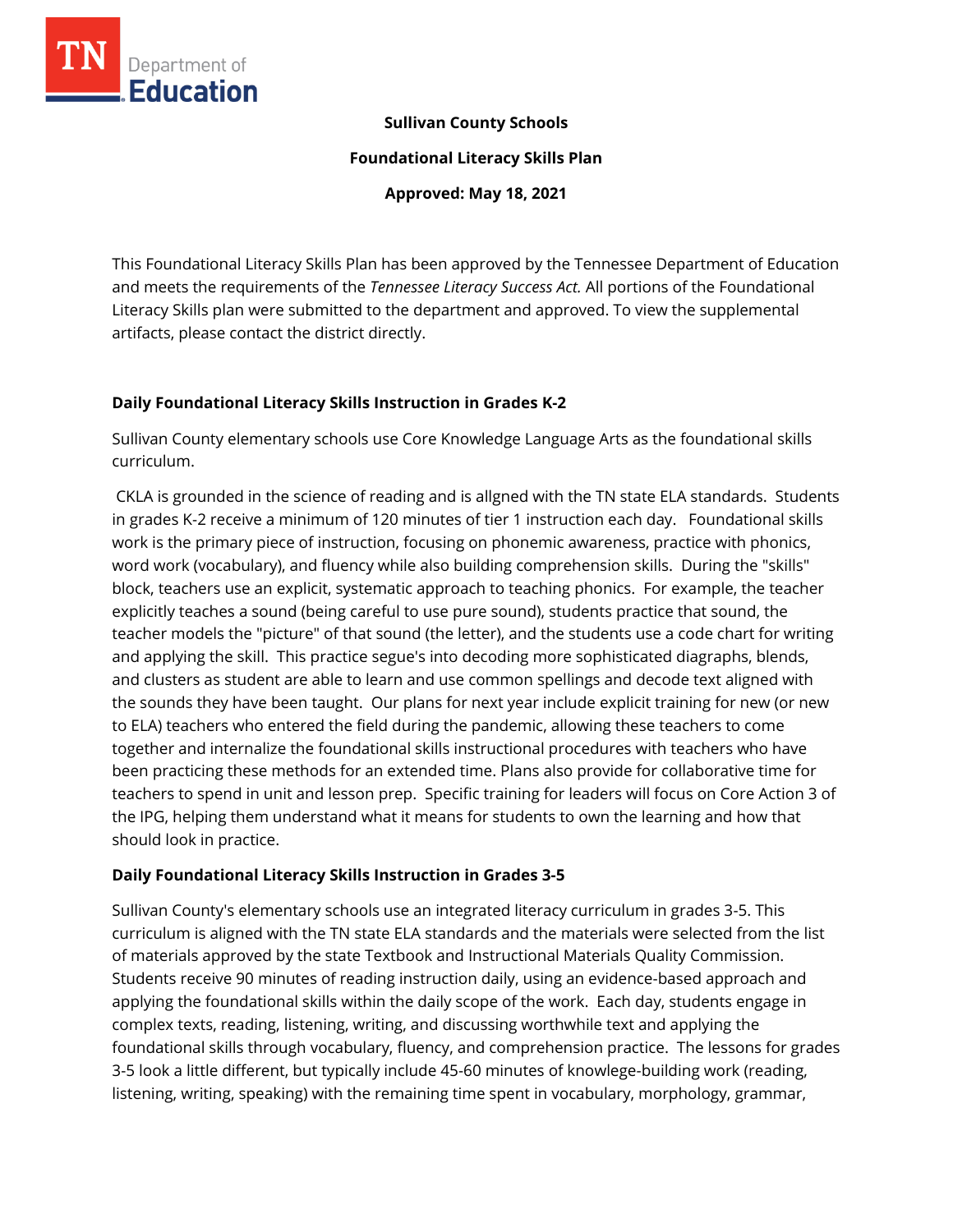Department of Education

spelling, fluency, and comprehension practice. This holistic approach to reading instruction prepares students for real-life application of skills that will be necessary for future success in school and beyond.

### **Approved Instructional Materials for Grades K-2**

Amplify - K-5 Core Knowledge Language Arts

### **Approved Instructional Materials for Grades 3-5**

Amplify - K-5 Core Knowledge Language Arts

### **Additional Information about Instructional Materials**

Sullivan County Schools is committed to providing the highest quality reading instruction possible. With approximately 60% of our K-2 teachers participating in the early reading training this summer, we look forward to utilizing Sounds First as a daily warm up for PreK-2 classes. The Foundational Skills materials will also be used for students in tier 3 intervention, replacing the use of Sound Sensible for our students who struggle most. Additionally, we also plan to provide increased athome reading opportunties for students beginning in the fall, including access to decodable print for daily practice and other practice activities.

# **Universal Reading Screener for Grades K-5. This screener complies with RTI<sup>2</sup>and Say Dyslexia requirements.**

Sullivan County elementary schools use AimsWeb Plus as the Universal Screener, three times each year. This is also the tool used for progress monitoring. The PASS and PWRS assessments are also administered when students exhibit specific indicators for dyslexia.

### **Intervention Structure and Supports**

Sullivan County students take three universal screening benchmarks (AimsWeb). The first benchmark is administered the first month of school to determine students' need for intervention services. This universal screening data is analyzed by teachers, leaders, and interventionists to determine each student's proficiency in reading and math. Students who score between the 0-25th percentile are identified as "in need of tiered intervention". Diagnostic assessment is given to these students, resulting in specific data regarding exactly which skills need remediation and to what degree. Those who score below the 11th percentile are placed into Tier 3 intervention groups and those who score between the 11-25th percentile are placed into Tier 2 intervention groups. These tiered groups are designed to address the specific skill deficits indicated through the universal screener. Groups are then formed which typically are composed of 5-7 students needing the same or similar remediation. Once at-risk students are identified, They're placed into groups, then research-based options for remediation and support are used to address the skills-gaps. Our language arts curriculum includes an Assessment and Remediation guide that provides explicit activities and lessons specifically designed to address gap skills. Every 2.5 weeks, students are progress-monitored (AimsWeb) to determine rate of improvement (ROI). Every 4.5 weeks, data teams analyze the progress of each student. Data meetings are spent looking at AimsWeb scores, student progress and other possible issues (attendance, engagement, etc). During this meeting,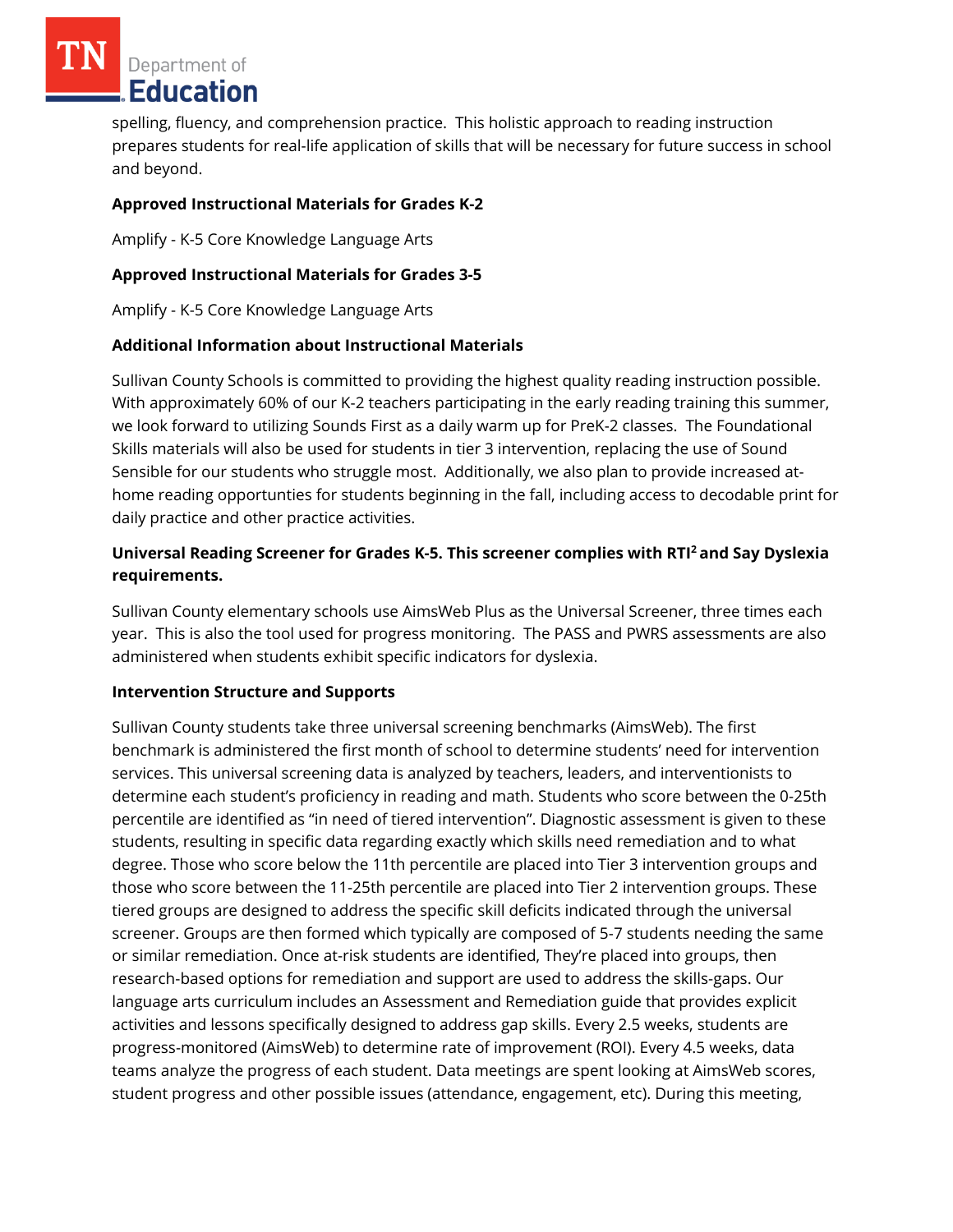Department of **Education** 

discussions include various options: i.e. change in the intervention facilitator, change in intervention program/tool, and the addition of services. Students who continue to demonstrate lack of progress, take survey-level assessments to determine characteristics of dyslexia. Decisions made during data team meetings are communicated with families and implemented with fidelity until the next data team meeting when the process repeats. Students presenting several characteristics of dyslexia receive intensive intervention services using approved programs, as outlined in the Say Dyslexia Law. Families of students showing characteristics of dyslexia are contacted and a plan for intervention is designed. Sullivan County Schools use SPIRE as one research-based tool for support when a student is suspected of having dyslexia. SPIRE is based on an Orton-Gillingham approach of systematic and explicit phonics-based instruction and offers strong support for these students. Each school's master schedule includes 45 minutes/day for specific, explicit intervention (RTI) instruction. During RTI time, students in Tier 2 and Tier 3 intervention groups work on tasks specifically designed to meet them at their individual skill level and support them toward grade level mastery. To create the smallest possible intervention groups and allow for maximum ability to individualize instruction, every available teacher and assistant works to facilitate tiered intervention groups during RTI periods. This system allows focus to be directly on skill deficits and student progress, allowing the greatest potential for gap closure and mastery.

### **Parent Notification Plan/Home Literacy Reports**

Sullivan County schools notify parents in grades K-5 if their child scores in the "at-risk" percentile range of 0-25th percentile in reading or math as soon as schools complete the fall universal screening. The student's are communicated in parent-friendly language with a clear explanation of student skill gaps. A basic explanation of the extent of the student needs is included, as well. Parents are told about the intervention services their student will receive and the amount of time each day the student will receive those services. Also included is information about the importance of being able read on grade-level by the end of 3rd grade. There is a brief description of how students are assessed and what a "significant reading deficiency" means. After each 4 ½ week data team meeting, parents are provided information about their child's progress, or lack of progress,. In this communication, data teams note any changes being made if, based on progress monitoring and universal screening data, the child is not showing sufficient progress. Parents are also provided with information regarding no-cost, skill-specific, activities they can do at home to support their child in the area of deficit. These communications go out to parents with students in grades K-3 three times annually and annually in grades 4 and 5. Our ELA curriculum includes parent letters for grades K-2 that outline the foundational skills and knowledge domains for the coming week. These will help parents better understand what foundational skills their child(ren) are learning, as well as how to support them through questions about the texts used during the daily read-aloud.

# **Professional Development Plan**

Professional learning for PreK-5 teachers in Sullivan County will center around the free Reading 360 Early Literacy training developed and led by the Tennessee Department of Education. K-2, special education, ESL teachers will also participate in this training, focused on foundational reading development and a strong phonics-based instructional approach. Following this training, teachers